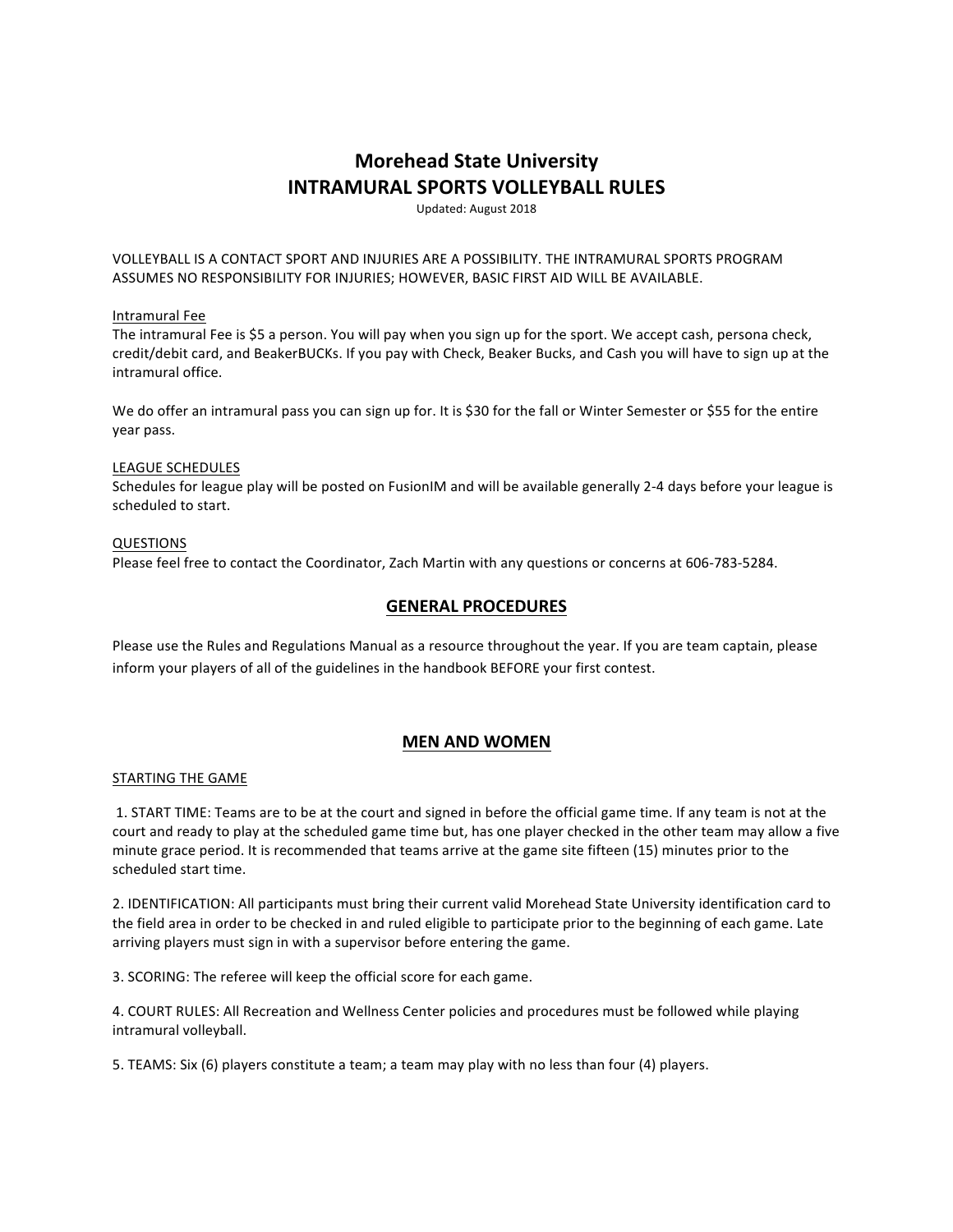6. GAME EQUIPMENT: Teams must check out balls if they want to use one to warm up with. The Intramural Staff will only provide the game ball for the match.

7. COIN TOSS: A pre-game coin toss will determine service and on what side of the net teams will play.

## PLAYING THE GAME

8. STARTING THE GAME: At the beginning of the game, the ball shall be put in play by the player in the right back position, who may serve from anywhere along the service line.

9. TIME-OUTS: Each team will be granted one time-out per game. Time-outs will be one (1) minute; teams must be ready to play immediately. Time-outs do not carry over to the next game.

10. THE SERVER: Each server shall continue to serve until the opposing team gains service. The server is to announce the score before each service. Kick-serves are NOT allowed.

11. SCORING: Rally scoring will be used for all games.

12. ALTERNATING SERVICE: Service shall alternate as each team regains possession.

13. LET SERVICE: If a ball touches the net on a service, but crosses onto the opponent's side of the court, that serve will be considered legal and in play.

14. ROTATIONS: The Team receiving the ball for service shall immediately rotate one position. EXCEPTION: the first serve of each game (for each team).

15. PLAYING THE BALL: A player may leave the court to play the ball. A ball hitting a sideline or an end line is in.

16. TOUCHING THE BALL: The ball may be touched only three (3) times by one team before being returned over the net. NOTE: Partially blocking the ball does NOT count as a touch. However if the ball then goes out of bounds the person who blocked it shall be the one considered to have caused it to go out of bounds.

17. BLOCKING: A player's hands may penetrate the plain of the net when an opposing player is going to hit the ball over the net. You may not penetrate the net when the ball is being set or not being played over the net.

Blocking the serve is also illegal and will result in a point awarded to the opposing team.

18. WINNING A GAME: The first two games of each match will be played to 25, and the third game (if necessary) will be played to fifteen (15). A team must win by two (2) points. In the first two games during regular season play, 27 is the greatest amount of points that can be scored in a game (if a team gains a 27-26 lead, the game is over). If a match reaches a third game, a team must win by two (2) points (there is no scoring limit). During the playoffs, there is no scoring limit for any of the three games.

19. WINNING THE MATCH: The first team to win two (2) games is the winner of the match. If a team wins the first two (2) games of the match, the third game will not be played.

20. VIOLATIONS: The following are violations and will result in a point for the offended team:

- catching or holding the ball
- touching the net with any part of the body while the ball is in play
- serving out of turn
- illegal serve
- illegal volley
- intentionally kicking the ball
- blocking a serve